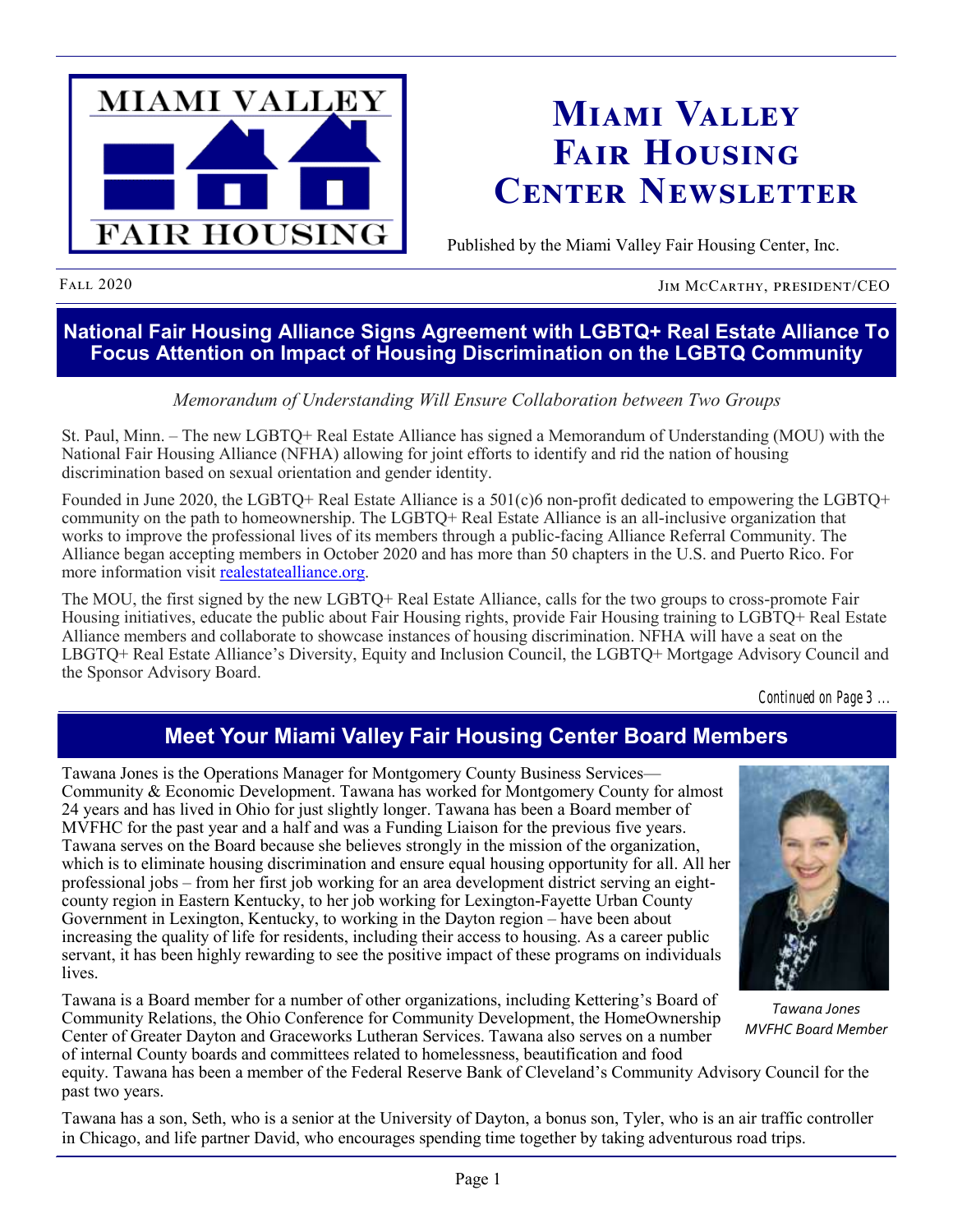Many landlords rent to people from other countries. Many of these tenants speak English well but others have what is known as "limited English proficiency" (LEP). What is the definition of LEP? In April 2018 the Department of Justice published this definition: LEP "individuals have a limited ability to read, write, speak, or understand English, they are limited English proficient, or "LEP."

Recognizing many landlords do not want to miss opportunities to serve LEP individuals, here are some resources that can be given to residents that want to learn English and/or who need interpretive services.

- [Vocalink Language Services](https://vocalinkglobal.com/) are located in downtown Dayton and can be reached at 937-223-1415.
- [Global Communications Services](http://www.simplifiedtranslations.com/) can be reached at 888-716-3330.
- $\checkmark$  [Miami Valley Interpreters](http://www.mviglobal.com/) can be reached at 937-222-8200.

Other resources in the community for immigrants that landlords can tap into are Welcome Dayton and the many *English for Speakers of Other Languages* (ESOL) courses available across the Miami Valley. The [Welcome Dayton](http://www.welcomedayton.org/) website tells us that "The Welcome Dayton effort promotes immigrant integration into the greater Dayton region by encouraging business and economic development; providing access to education, government, health and social services; ensuring equity in the justice system; and promoting an appreciation of arts and culture." The site also has a page of the Dayton area's [English Language classes](http://www.welcomedayton.org/resources/esol-classes/) with an interactive map.

Interpretive services are sometimes also needed by people who are deaf or hard of hearing. Call [Interpreters of the Deaf](https://deafterp.com/) at 937-242-6047 or Community Services for the Deaf at 937-640-8032.

*This information was gathered by John Zimmerman, VP Miami Valley Fair Housing Center from local resources, HUD and the Department of Justice.* 

## **Fair Housing Update: Are your older apartments visitable?**

The definition of visitability: it is a concerted effort to increase the physical access to housing for people with disabilities at nominal cost.

People with disabilities are a huge market and data shows that people with disabilities stay in their apartment homes up to five times longer than non-disabled individuals. Budgeting the addition of basic access features is a good long-term strategy to reduce turnovers and increase profits.

Visitability is an international movement to change home construction and rehab practices. There are (at least) 3 key features that a landlord can review and rehab to make apartments more appealing to the market:

- $\checkmark$  At least one zero-step entrance
- $\checkmark$  All interior doors providing at least 32 inches of unobstructed passage space
- $\checkmark$  At least a half bathroom on the main floor accessible to a wheelchair (which means a wheelchair can enter, close the door for privacy and use each of the fixtures in the bathroom)

What a landlord can ask themselves is this: can my residents invite their relatives and friends who use wheelchairs to their homes for dinner? After all, to really visit one should be able to get in the door, go from room to room and use the bathroom privately.

Visitability features make homes easier for people who develop a mobility impairment to visit friends and extended family rather than having to turn down invitations, or not be invited at all. These features also provide a basic shell of access to permit formerly non-disabled people to remain in their homes if they develop a disability, rather than forcing them to do expensive renovations, relocate to a different house, live in an inaccessible home which endangers their health and safety, or move from the community into a nursing home.

*The information in this article was collected by John Zimmerman, VP Miami Valley Fair Housing Center from resources from HUD which has a long standing commitment to promoting visitability in housing.*